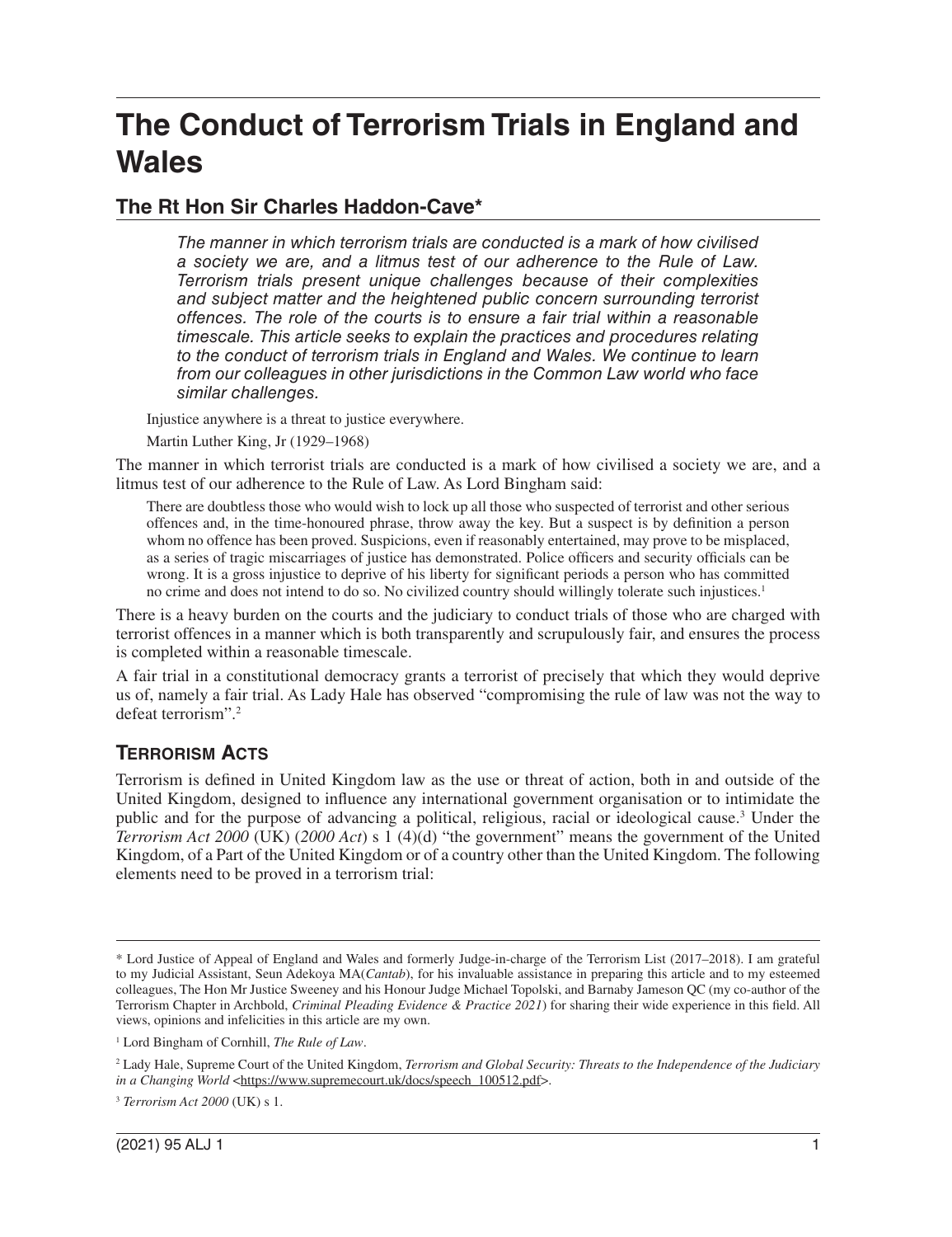- (1) an actual or contemplated use or threat of action involving serious violence against a person, endangering a person's life or creating a serious risk to the health or safety of the public or a section of the public;<sup>4</sup>
- (2) the use or threat of action also involved the use of frearms or explosives; or
- (3) if the use or threat of action did not involve the use of frearms or explosives then it is necessary to consider whether the use or threat of action was designed to infuence any government or international governmental organisation or to intimidate the public or a section of the public; and that
- (4) the use or threat of action is made for the purpose of advancing a political, religious, racial or ideological cause.

Parliament has legislated under the Terrorism Acts to create a broad range of terrorism offences, notably:

- Section 5 of the *Terrorism Act 2006* (UK) (the *2006 Act*) preparation for acts of terrorism;
- Section 6 and 8 of the *2006 Act* providing and receiving training;
- Section 11 of the *2000 Act* membership of a proscribed organisation;
- Sections 15 to 18 of the *2000 Act* fundraising offences;
- Section 54 of the *2000 Act* providing and receiving weapons training;
- Section 56 of the *2000 Act* directing a terrorist organisation;
- Section 57 of the *2000 Act* possession of articles for terrorist purpose;
- Section 58 of the *2000 Act* possession of information useful to a terrorist;
- Section 59 of the 2000 Act inciting terrorism overseas;
- Section 62 of the 2000 Act terrorist bombing overseas.

The two most common terrorism charges are s 5 of the *2006 Act* and s 11 of the *2000 Act*. These offences are clearly and simply drafted and juries have not had diffculties in understanding what elements are required to be proved to establish the offences in question. Section 5 makes it an offence for a person to engage in the preparation of acts of terrorism, or to assist others in the preparation of acts of terrorism. The offender must be shown to have the requisite intent, which involves an inquiry into the "mindset" of the defendant. Section 11 of the *2000 Act* creates the offence of membership of a proscribed organisation. The Home Secretary has the power to list proscribed organisations, which currently include the IRA, Islamic State<sup>5</sup> and National Action.<sup>6</sup>

### **PROSECUTION GUIDANCE**

Prosecutors are required to take the following factors into account when determining whether a prosecution is in the public interest:7

- How serious is the offence committed?
- What is the level of culpability of the suspect?
- What are the circumstances of and the harm caused to the victim?
- What was the suspect's age and maturity at the time of the offence?
- What is the impact on the community?
- Is prosecution a proportionate response?
- Do sources of information require protecting?

Terrorism naturally arouses heightened concern by the public and State entities. Terrorism trials are often the subject of particular public and press attention. This all brings its challenges. But the role of

<sup>4</sup> Relevant offences may include: (1) murder; (2) manslaughter; (3) an offence under *Offences against the Person Act 1861* (UK) s 18 (wounding with intent); (4) an offence under s 23 or 24 of that Act (administering poison etc); (5) an offence under s 28 or 29 of that Act (explosives); (6) an offence under s 2, 3 or 5 of the *Explosive Substances Act 1883* (UK) (causing explosions); (7) an offence under *Criminal Damage Act 1971* (UK) s 1(2) (endangering life by damaging property); (8) an offence under *Biological Weapons Act 1974* (UK) s 1 (biological weapons); (9) an offence under *Chemical Weapons Act 1996* (UK) s 2 (chemical weapons).

<sup>&</sup>lt;sup>5</sup> "ISIS" was a popular epithet in 2014–2015 though the entity is now mainly referred to as "Islamic State".

<sup>6</sup> Home Offce, *Proscribed Terrorist Organisations* (17 July 2020).

<sup>7</sup> Crown Prosecution Service, *Code for Crown Prosecutors*, [4.14] [<https://www.cps.gov.uk/publication/code-crown-prosecutors>](https://www.cps.gov.uk/publication/code-crown-prosecutors).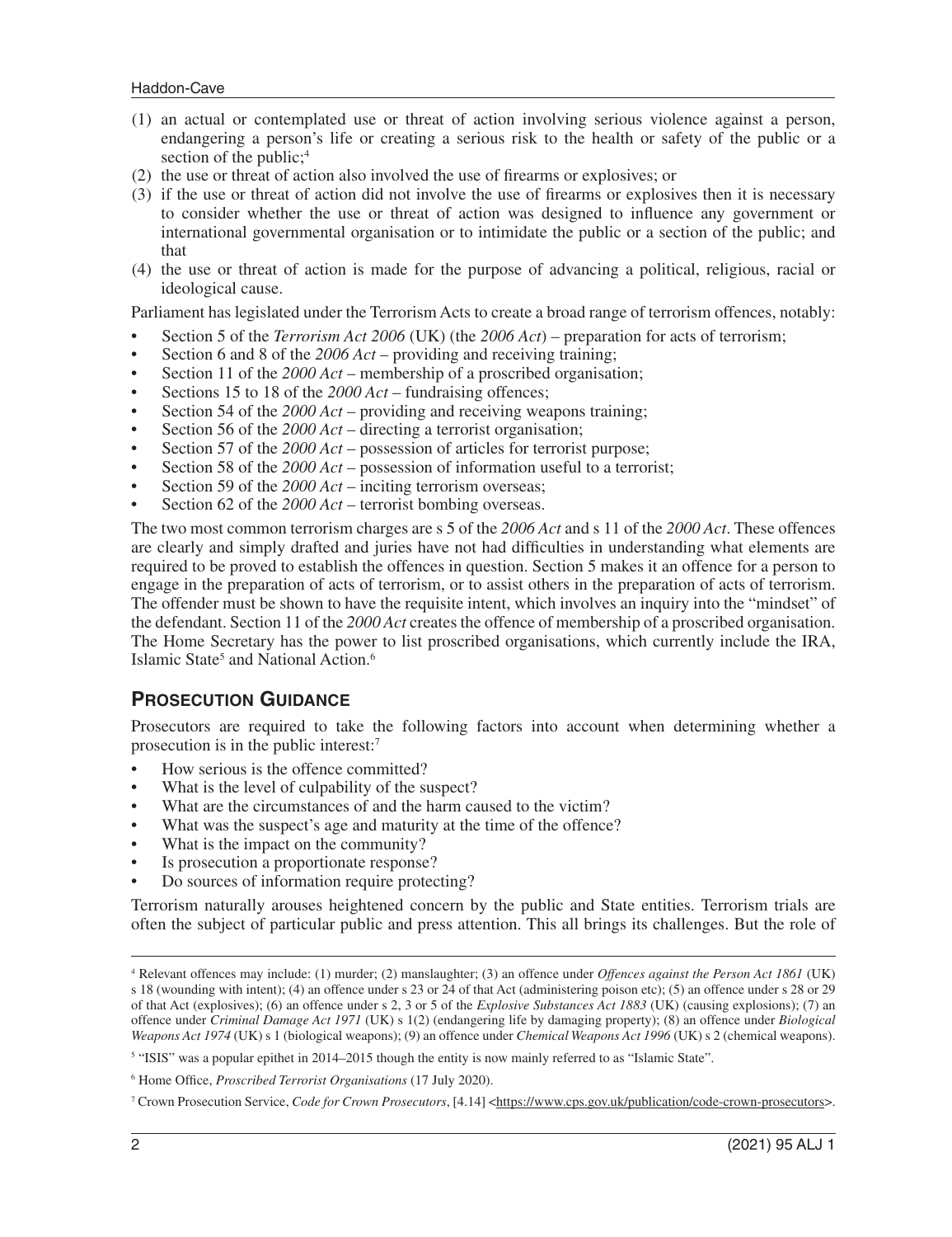the courts remains a simple one – to ensure a fair trial for all defendants within a reasonable timescale. In this regard, terrorism trials are no different from other criminal trials. Indeed, while recognising the special features of terrorism trials, it is important that terrorism trials are not "special" in any sense but just seen and treated as any other criminal trial. Terrorist offences are criminal offences.

I set out below each stage of the terrorism trial process from the pre-trial investigation to verdict as operated in England and Wales.

#### **INVESTIGATION**

Terrorism trials are fortunate to beneft from the highest quality of investigation and investigators. The most advanced techniques of surveillance and forensics are engaged by highly trained individuals from specialist counter-terrorism units in the police force and intelligence services. A lot of resources are often required at the investigation stage because of the sheer volume of material that these cases involve. For every person arrested, often all of the data on their laptops, phones and other devices has to be carefully gathered, processed and catalogued. This is often key to establishing for example, contacts or "mindset" evidence (see below). This involves a substantial amount of time and a considerable expertise to identify what is truly relevant and therefore, potentially disclosable. The substantial volume of information to be sorted is the hallmark of a terrorist investigation. In the National Action membership trial of *Jones, Jack, Cutter and Scothern* (Birmingham Crown Court, 2020), West Midlands counter-terrorist offcers interrogated 22 million data fles.

Investigators commonly encounter encryption. The use of encrypted technology is standard in most terrorist organisations. Social media apps and specialist private encryption apps are popular. <sup>8</sup> Suspects are generally reluctant to volunteer their passwords.

A key question in this process for investigating officers is when to seek the advice of specialist counsel. It is well-recognised that there is a need to seek early involvement of counsel in terrorism cases. Prosecuting counsel provide essential guidance at an early stage as to for example, what information is needed for a lawful arrest and subsequently, what evidence will need to be disclosed. They are often required to advise at very short notice in fast-moving investigations.

Recent years have shown an increase in "lone-wolf" attacks by self-radicalised individuals acting outside conventional organisations and a growing number of younger terrorist offenders. A 13-year-old boy from Cornwall became the UK's youngest terrorist offender in February 2021. He was convicted of disseminating terrorist documents and possession of terrorist material.<sup>9</sup>

A key challenge for the authorities and investigating offcers is timing: whether and, if so, when to make the call to intervene and arrest someone identifed as a potential terrorist offender. Intervening too *soon*  may result in a lack of evidence as to for example, acts preparatory to an act of terrorism. Intervening too *late* may result in a terrorist attack taking place and innocent lives imperilled. Sometimes suspects are charged with lower-level crimes to disrupt them in their radical path. Fortunately, most terrorist acts are foiled by the authorities during the planning stage before an actual attack has taken place.

# **PRE-TRIAL DISCLOSURE**

The pre-trial disclosure regime is an important safeguard which entitles the defence to be provided with material which could assist in the preparation of their case.<sup>10</sup> In terrorist cases the Crown will often, in addition, provide a "Disclosure Management Document" to serve as an open and transparent basis for disclosure decisions and encourage early-stage defence participation in the disclosure process. The prosecution is entitled to refuse to disclose material for national security reasons. The prosecution may apply for Public Interest Immunity, which allows the court to withhold disclosable

<sup>8</sup> Telegram, Encrochat *etc*.

<sup>&</sup>lt;sup>9</sup> "Teenage Neo-Nazi from Cornwall is UK's Youngest Terror Offender", *BBC News* <[https://www.bbc.co.uk/news/uk-england](https://www.bbc.co.uk/news/uk-england-cornwall-55891140)[cornwall-55891140>](https://www.bbc.co.uk/news/uk-england-cornwall-55891140).

<sup>&</sup>lt;sup>10</sup> Crown Prosecution Service, *Disclosure* <[https://www.cps.gov.uk/about-cps/disclosure>](https://www.cps.gov.uk/about-cps/disclosure).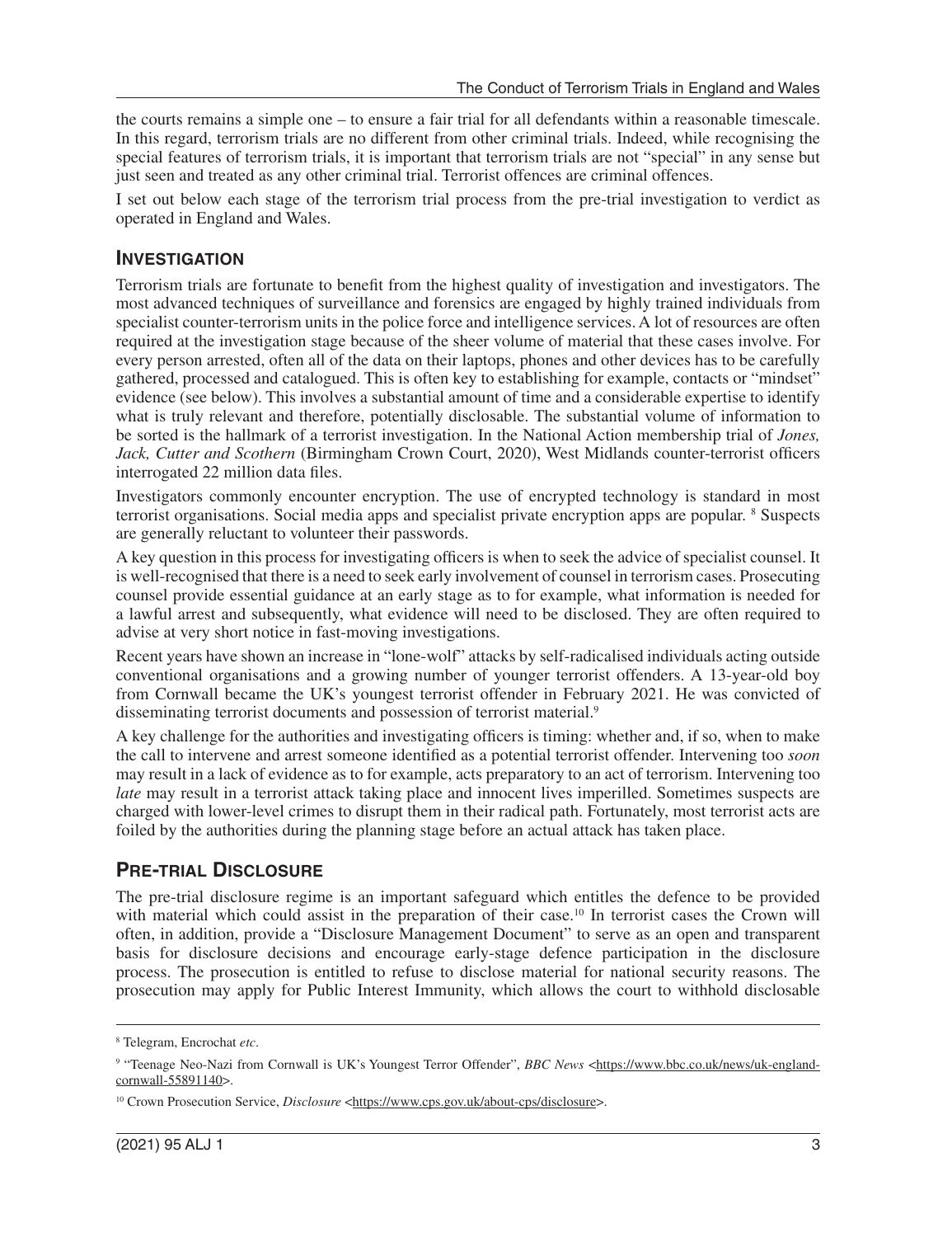#### Haddon-Cave

material from the defence if it is in the public interest to do so. In circumstances where the judge is minded to order disclosure, there are several possible solutions aimed at protecting the interests of the defence, including summaries of the intelligence, edited or anonymised documents and the appointment of a Special Advocate. However, if the limited disclosure will render the trial process unfair, greater disclosure will be ordered. The prosecution may choose to discontinue proceedings so as to avoid having to make particularly sensitive [disclosure.11](https://disclosure.11) 

## **SPECIALIST BAR AND JUDGES**

Terrorist trials in England and Wales have the advantage of highly specialist practitioners. The Terrorism Bar is small, comprising some 20 practitioners. Their lack in numbers is made up by their matchless experience and skill, both forensic and advocacy, and a willingness to burn the midnight oil to master the details of their brief. Barristers in this recondite feld usually have to elect between acting as a prosecutor or defence counsel because of the danger of inadvertent disclosure if one has a mixed practice. Prosecutors are security vetted to the highest levels so they can be given access to, and advise on, the disclosure of intelligence. They are closely supported by teams within specialist police force units or the intelligence agencies, including MI5, MI6 and GCHQ. They are better resourced than some other elements of the legal system.

Defence barristers were, regrettably, marginalised to some extent during the 1970s, 1980s and early 1990s. It was said to be harder for defence counsel who had represented IRA terrorists to rise from the Bar to the Bench. It took considerable professional courage to accept defence briefs at that time and the role came at some personal cost. However, a cultural change has now taken place and defence counsel in terrorism cases have for some time been recognised and valued as a key cog in the justice machine. The defence brief nevertheless often remains a diffcult brief. Defence counsel sometimes represent dangerous and troubled clients in unpopular causes. They encounter practical diffculties, for instance, in accessing their clients in the high security units of prisons and secure hospitals. The work is invariably publicly funded.

Terrorism trials are entrusted to a cohort of highly experienced Circuit and High Court judges who are familiar with this feld and the Chief Magistrate. The reason for the involvement of such senior judges was helpfully summarised by Dr James Renwick SC in his highly impressive  $5<sup>th</sup>$  Report as INSLM<sup>12</sup> as follows. First, there is a public interest in terrorism cases being case managed by the most experienced judges:  $(1)$  to encourage expedition in hearing the cases;  $(2)$  to avoid error leading to mistrial or retrial; and (3) so that the public have extra confdence in the conduct of the trial and the appropriateness of any sentences passed. Second, terrorism cases stand apart from "normal" crime because of their exceptional seriousness to society as a whole. Third, very often these cases will involve national security material or security service personnel and may require exceptional orders to close the court for a period of the trial and orders ensuring that national security material or information is not inadvertently released. Fourth, it is quite often the case that there is a vast amount of material discovered by the prosecution which, as one judge put it to me, is beyond the capacity of a single human brain to analyse and therefore requires search by computer (often complicated because the material may be encrypted or in a foreign language) but which therefore also requires at an early stage the active involvement of the case-managing judge to ensure the search terms used by the Crown at the request of the defence are apt.

### **CASE MANAGEMENT REGIME**

A Criminal Practice Direction<sup>13</sup> issued by the Lord Chief Justice requires terrorism cases to be rigorously and timeously case-managed from the outset. All terrorism cases are originally frst case-managed by a

<sup>11</sup>*R v H and C* [2004] 2 AC 134, 36.

<sup>&</sup>lt;sup>12</sup> Independent National Security Legislation Monitor, *Report to the Prime Minister: The Prosecution and Sentencing of Children for Terrorism* <*inslm.gov.au*>.

<sup>13</sup>*Criminal Practice Direction* [2015] EWCA Crim 430 (New annex on the management of terrorism cases: CPD XIII Annex 4: Case management of terrorism cases).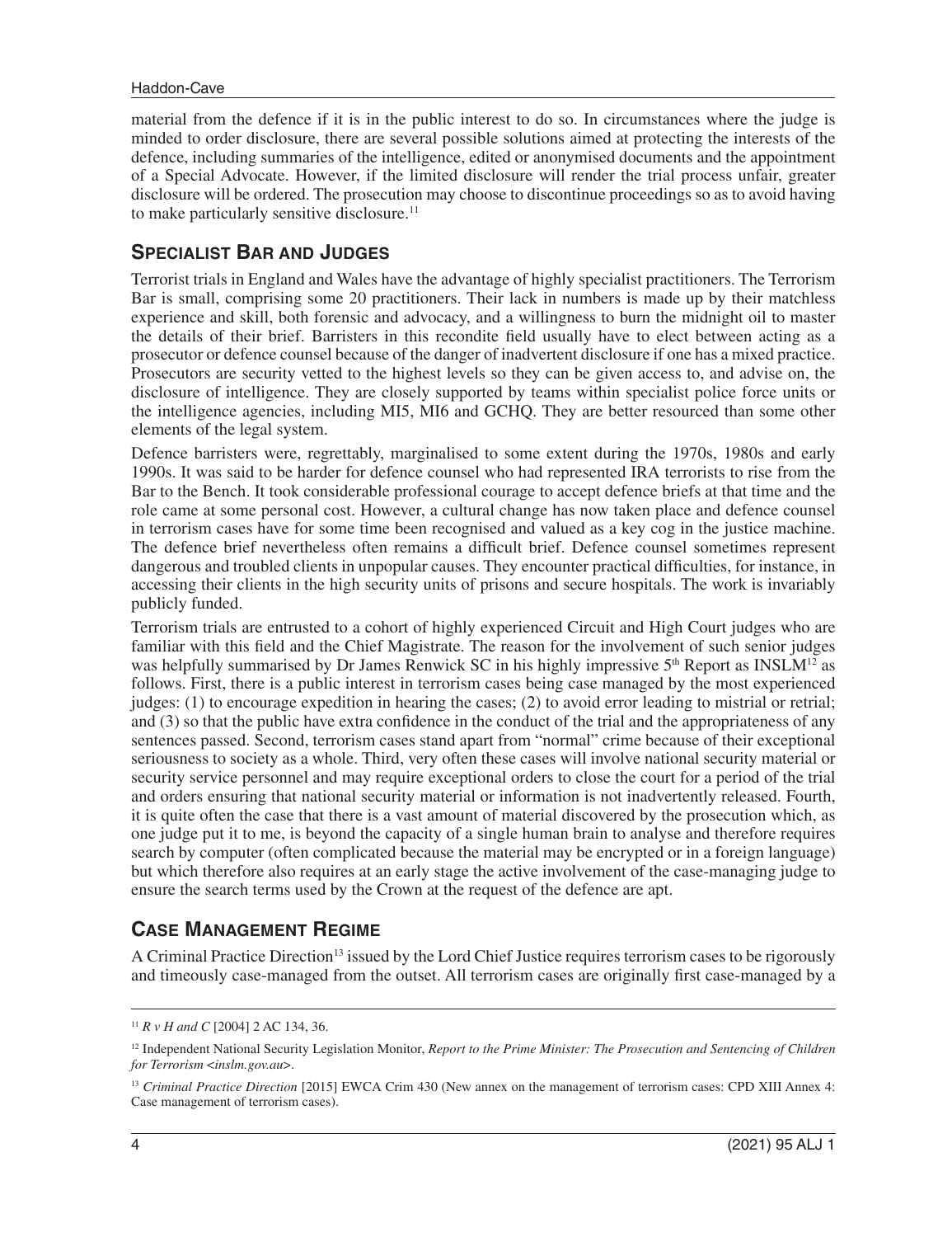High Court Judge nominated by the President of the Queen's Bench Division to be the Judge-in-charge of the Terrorism List.

Immediately after a person has been charged in a terrorism case anywhere in England and Wales, a representative of the Crown Prosecution Service will notify the person on the 24-hour rota for special jurisdiction matters at Westminster Magistrates' Court of the following information: (1) the full name of each defendant and the name of his solicitor or other legal representative, if known; (2) the charges laid; (3) the name and contact details of the Crown prosecutor with responsibility for the case, if known; and (4) confrmation that the case is a terrorism case.

All terrorism cases are frst listed before the Chief Magistrate of England and Wales and the frst appearance is normally at Westminster Magistrates' [Court.14](https://Court.14) A preliminary hearing is normally be ordered in a terrorism case to take place about 14 days after charge.

In cases sent to the Crown Court under s 51 of the *Crime and Disorder Act 1998* (UK), the magistrates' court is required to make directions to facilitate the preliminary hearing at the Crown Court.<sup>15</sup> These directions normally comprise two main elements.

First, three days prior to the preliminary hearing in the terrorism cases list, the prosecution must serve upon each defendant and the Regional Listing co-ordinator: (1) a preliminary summary of the case; (2) the names of those who are to represent the prosecution, if known; (3) an estimate of the length of the trial; (4) a suggested provisional timetable which should generally include: the general nature of further inquiries being made by the prosecution, the time needed for the completion of such inquiries, the time required by the prosecution to review the case, a timetable for the phased service of the evidence, the time for the provision by the Attorney-General for his consent if necessary, the time for service of the detailed defence case statement, the date for the case management hearing, and the estimated trial date; (5) a preliminary statement of the possible disclosure issues setting out the nature and scale of the problem, including the amount of unused material, the manner in which the prosecution seeks to deal with these matters and a suggested timetable for discharging their statutory duty; and (6) any information relating to bail and custody time limits.

Second, one day prior to the preliminary hearing in cases in the Terrorism List, each defendant must serve in writing on the Regional Listing Co-ordinator and the prosecution: (1) the proposed representation; (2) observations on the timetable; and (3) an indication of plea and the general nature of the defence.

# **PRELIMINARY HEARING**

The Legal Aid Agency are required to attend a preliminary hearing at a Crown Court to assist the court. Unless a judge otherwise directs, all Crown Court hearings prior to the trial are conducted by video link for all defendants in custody. The police service and the prison service are required to provide an initial joint assessment of the security risks associated with any court appearance by the defendants within 14 days of charge.

At the preliminary hearing at the Crown Court, the judge will determine whether the case is one to remain in the Terrorism List and if so, give detailed directions setting the provisional timetable for all relevant procedural matters up to trial, including staged disclosure, service of defence statements etc. It is common also for the prosecution to raise the question of press restrictions if investigations or linked cases are ongoing. At this hearing, the Judge-in-charge of the Terrorism List importantly sets the date and location of the trial. Thus, within 14 days of charge, all relevant parties and agencies know when the trial will take place and have a complete timetable to work to.

All adult offenders make their frst appearance in a magistrates' court to take their plea and decide whether they will be tried summarily or on indictment before a jury. Westminster Magistrates' Court, the court of the Chief Magistrate of England and Wales, is the designated court for all serious terrorism-related

<sup>14</sup> In order to comply with *Police and Criminal Evidence Act 1984* (UK) s 46, a defendant must be brought before a magistrate as soon as is practicable and in any event not later than the frst sitting after he is charged with the offence.

<sup>15</sup> And see *Criminal Justice Act 1987* (UK) s 4(1).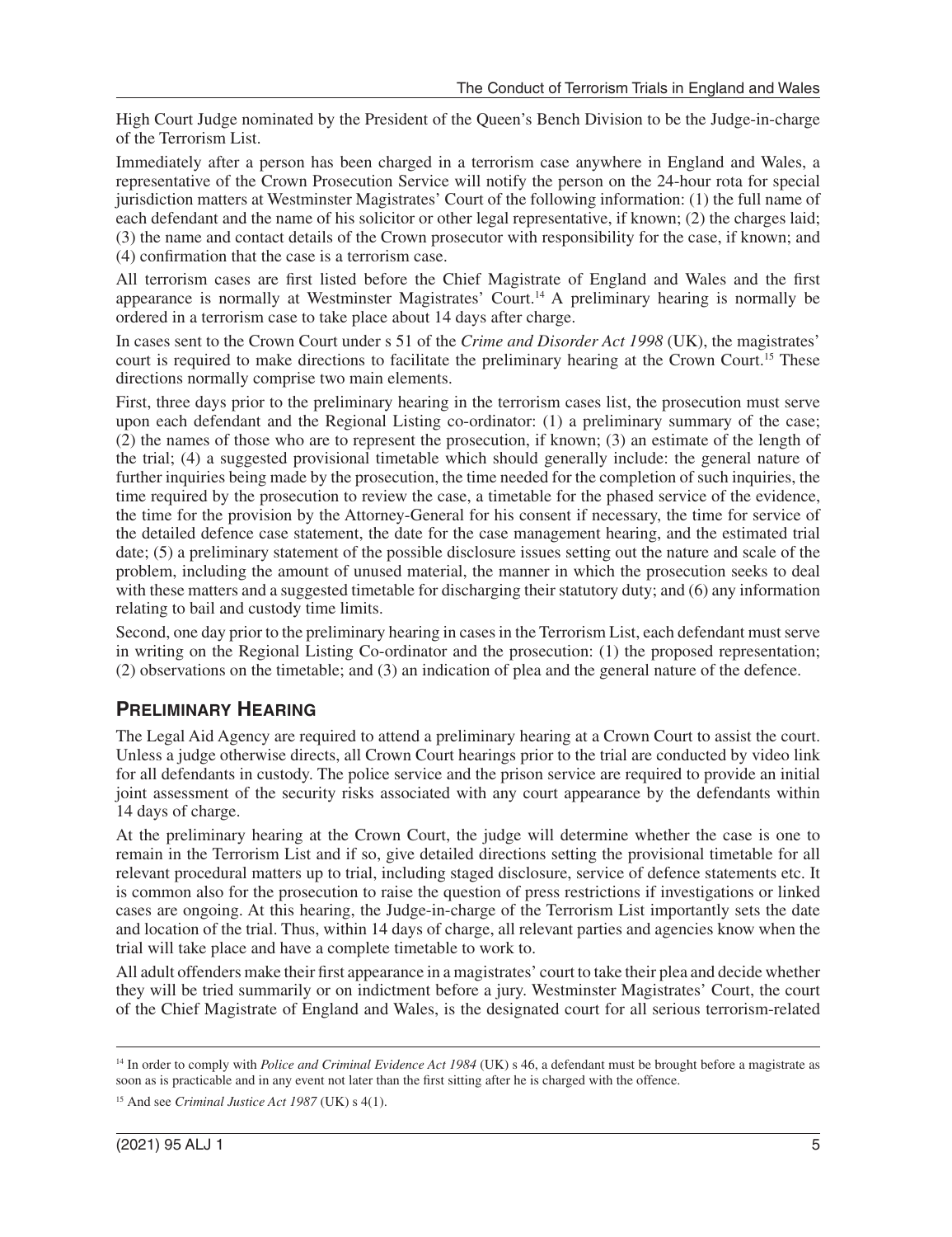offences. The majority of terrorism cases are sent to be tried on indictment, that is by a jury, at the Central Criminal Court of England and Wales, also known as the Old Bailey.

Terrorism cases are carefully case managed from the outset with a view to laying out a clear timetable for preparation by the parties and ensuring the matter comes to trial within a reasonably swift timeframe. The Judge-in-charge of the Terrorism List conducts case management hearings every fortnight. This Judge will hear each new case and give directions laying down a detailed timetable to trial. The average number of cases received fortnightly and put into the List varies, but is normally around half-adozen. Prosecuting and Defence Counsel in each case will be present and make submissions regarding the directions. The standard directions made by the Judge will include, for example, deadlines for service by the prosecution of its initial disclosure (usually in tranches) and deadlines for service by the defence of the defence statement *etc*. A further "preparatory hearing" is normally also directed to take place within 28 days after the defence statement is filed.

At this early preliminary hearing, as explained, the Judge will also direct where the case is to be tried and decide which judge will be allocated the case. There are a number of Crown Court centres in England and Wales which are certifed to hear terrorism cases. Generally, the policy is to try to ensure that the case is tried in the locale where the offence(s) took place. This is for a number of obvious reasons, including public reassurance and the convenience of witnesses and those affected by the incident. Thus, if the suspect's offending actions took place for example, in Manchester, Birmingham or London, we will generally try to arrange for the case to be heard in Manchester, Birmingham or London. However, some of the most serious cases are tried at the Old Bailey or Woolwich Crown Court which have particularly high security facilities, the latter being linked to Belmarsh Prison.

### **REPORTING RESTRICTIONS**

Careful consideration is also given at preliminary hearings to the question of the need to impose reporting restrictions. Section 4(2) of the *Contempt of Court Act 1981* (UK) gives the court power, where it appears to be necessary for avoiding a substantial risk of prejudice to the administration of justice in those proceedings, or in any other proceedings pending or imminent, to order that the publication of any report of the proceedings, or any part of the proceedings, be postponed for such period as the court thinks necessary for that purpose. This provision is aimed at the postponement of publication rather than a permanent ban.16

Reporting restrictions are regularly ordered in two circumstances. First, where publication of proceedings might prejudice ongoing investigations. Since preliminary hearing takes place at an early stage – normally within two weeks of the arrest of an actor – there may be other actors who are also being investigated by the authorities in relation to the same or connected matters. Second, where other trials are due to take place for the same or linked offences (so that the outcome of the frst trial might prejudice the outcome in the later ones for example, in the Victoria Station murder trials). The Judge will normally invite representations from all sides and any press present on the question of reporting restrictions.

Where reporting restrictions are imposed under s 4(2), they will normally prevent the reporting of the instant proceedings except for certain very basic facts such as the names of the accused and the offences with which they have been charged. These restrictions continue until the conclusion of the trial when they automatically cease to apply. The trial Judge may lift the restrictions on application by the media if satisfied that it is in the interests of justice to do so.<sup>17</sup> Dialogue between judges trying linked cases may be sensible.

# **THE JURY**

Jury selection at the trial will normally involve a questionnaire to elicit whether jurors can hear the case objectively. Questions range from asking whether the juror or anyone known to them has been involved

<sup>16</sup>*R (Press Association) v Cambridge Crown Court* [2012] EWCA Crim 2434.

<sup>17</sup> Judicial College, *Reporting Restrictions in the Criminal Courts, April 2015* (Revised May 2016). *Criminal Procedure and Investigations Act 1996* (UK) s 37; *Criminal Justice Act 1987* (UK) s 11.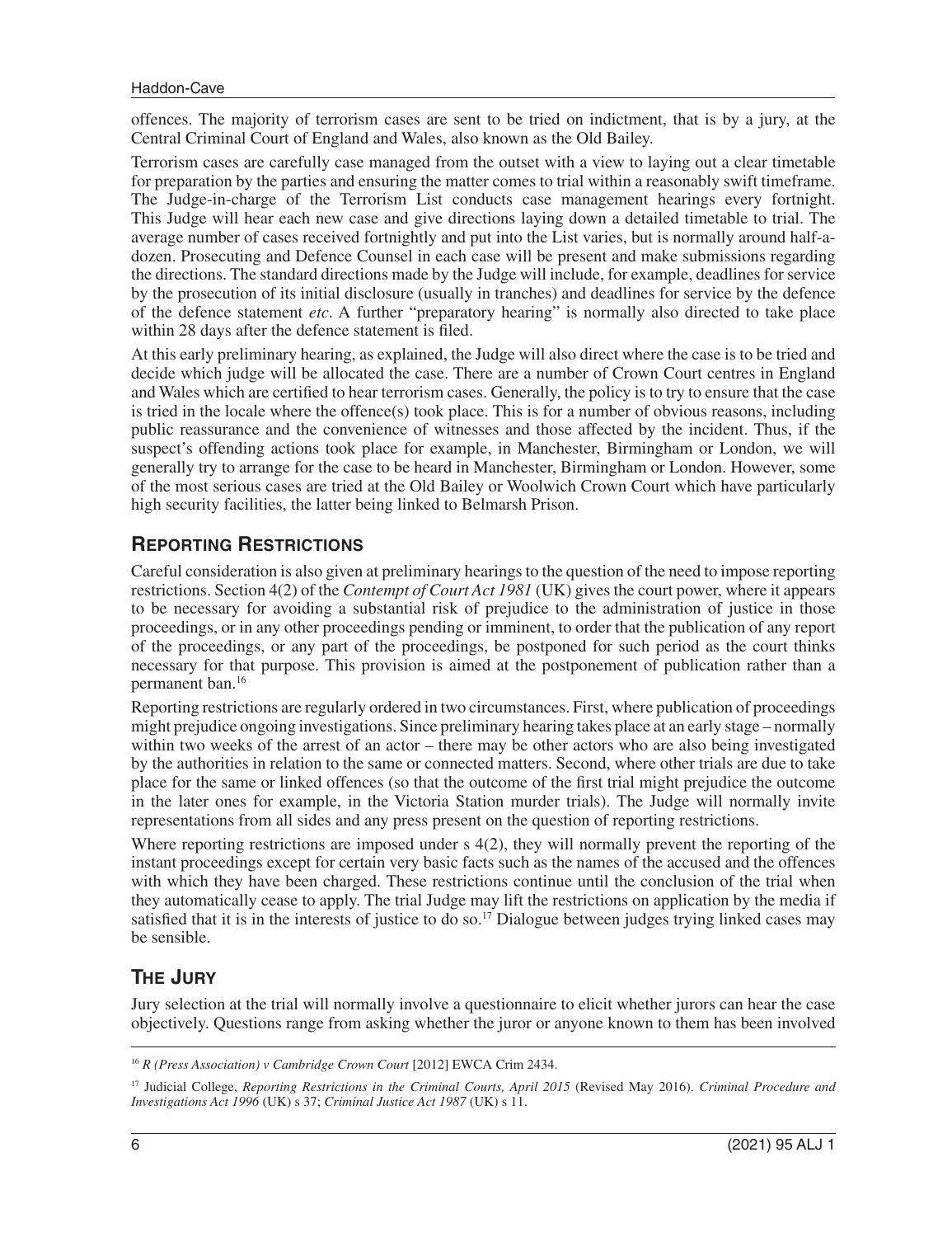in a terrorist incident to asking whether the juror has beliefs which make them unable to fulfl their oath. In particular cases, the questions may need to be more specifc and related to the incident itself. In signifcant trials, the jury of 12 will be selected from a large pool and sworn together with several "alternates" who will remain until the end of the prosecution opening, in case a substitution is needed. In very rare cases involving national security, there is a procedure to ballot potential jurors by number and not by name.18

The jury will be reminded by the judge of their oath and the need to approach their task objectively and dispassionately solely by reference to the evidence which they hear and see in court, putting out of their minds anything they see or hear outside the courtroom, including any reports in the press. They will also be reminded of the absolute prohibition against carrying out their own research, whether on the internet or in any other way, and the serious consequences of doing so, including potentially imprisonment. The judge will seek to ensure that the jury feels safe and comfortable throughout the trial in order to be able to concentrate on their task with no distractions. It is common for arrangements to be put in place for jurors to enter and leave the court building using separate entrances to the public.

# **HEARINGS IN CAMERA**

The courts strive for open justice whenever possible. It is rare for hearings to be heard in camera.<sup>19</sup> This will only take place in exceptional circumstances, that is, where very sensitive material is involved and it is necessary in the interests of national security for the hearing to be held in camera. It is sometimes sensible to hold *part* of the proceedings in camera. In *Guardian News and Media Ltd v Incedal*, 20 the Court of Appeal rejected an argument that a whole trial should be held in camera but allowed the "core of the trial" to be heard in camera due to national security, but other elements of the trial – including the swearing in of the jury, reading of the charges, part of the judge's introductory remarks, the verdicts and the sentencing – were heard in open court.

# **THE TRIAL AND EVIDENCE**

Terrorism trials vary greatly in length, from a few days to many weeks depending on the charges involved, the number of defendants and the complexity of the issues. Evidence is presented in a variety of forms – documentary, live factual and expert witnesses, exhibits and agreed facts. Photographs and videos feature increasingly in terrorism trials. Tech teams excel at condensing a mass of data (for instance cell-site evidence or ANPR evidence<sup>21</sup>) into easy-to-follow timelines and chronologies. The full range of "special measures" is available to enable some witnesses to give evidence behind screens or by video link where appropriate. Expert evidence, for example, explosives experts, medical experts, IT experts, experts in the different ideologies, *etc*, often play a significant part in terrorism trials.

There is an increased use of undercover officers in the investigation of terrorist plots and suspects. An undercover officer recently assisted in uncovering a plot to bomb St Paul's Cathedral. The undercover offcer communicated with the offender online, gained her trust and eventually the offender revealed her plans to the officer.<sup>22</sup> All the officers involved in this type of operation are required to provide witness statements and appear to give evidence in court but with appropriate special measures to protect their identity. Witness anonymity orders protect the identity of the officer. The officer may be concealed with a screen and sometimes their voice altered so the witness will only be seen by the judge and the jury. Before an undercover offcer is sworn, his warrant card is passed to the judge in a sealed envelope. That way the judge can be satisfed that the undercover offcer sworn under a pseudonym is a serving police offcer.

<sup>&</sup>lt;sup>18</sup> See "authorised jury checks" in terrorist cases: Crown Prosecution Service, *Jury Vetting* <[https://www.cps.gov.uk/legal-guidance/](https://www.cps.gov.uk/legal-guidance/jury-vetting) [jury-vetting>](https://www.cps.gov.uk/legal-guidance/jury-vetting).

<sup>&</sup>lt;sup>19</sup> In private.

<sup>20</sup>*Guardian News and Media Ltd v Incedal* [2014] EWCA Crim 1861.

<sup>21</sup> Automatic Number Plate Recognition.

<sup>&</sup>lt;sup>22</sup> "Woman Jailed for Life Following Triple-bomb Plot Conviction", *Counter Terrorism Policing News* [<https://www.](https://www.counterterrorism.police.uk/woman-jailed-for-life-following-triple-bomb-plot-conviction/) [counterterrorism.police.uk/woman-jailed-for-life-following-triple-bomb-plot-conviction/>](https://www.counterterrorism.police.uk/woman-jailed-for-life-following-triple-bomb-plot-conviction/).